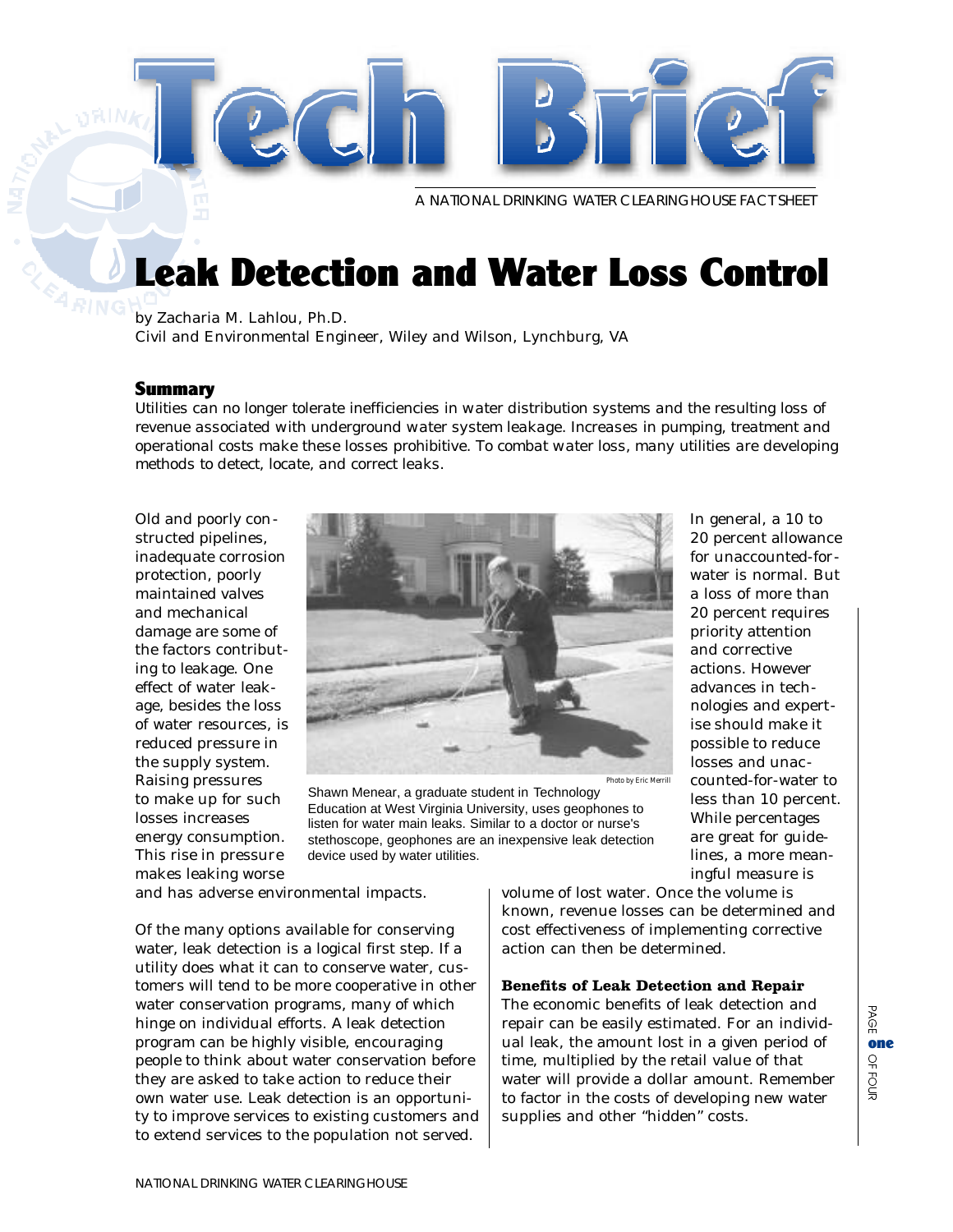Some other potential benefits of leak detection and repair that are difficult to quantify include:

- increased knowledge about the distribution system, which can be used, for example, to respond more quickly to emergencies and to set priorities for replacement or rehabilitation programs;
- more efficient use of existing supplies and delayed capacity expansion;
- improved relations with both the public and utility employees;
- improved environmental quality;
- increased firefighting capability;
- reduced property damage, reduced legal liability, and reduced insurance because of the fewer main breaks; and
- reduced risk of contamination.

### **Causes of Leaks**

Water produced and delivered to the distribution system is intended to be sold to the customer, not lost or siphoned from the distribution system without authorization. Not long ago, water companies sold water at a flat rate without metering. As water has become more valuable and metering technology has improved, more and more water systems in the U.S. meter their customers. Although all customers may be metered in a given utility, a fairly sizable portion of the water most utilities produce does not pass through customer meters. Unmetered water includes unauthorized uses, including losses from accounting errors, malfunctioning distribution system controls, thefts, inaccurate meters, or leaks. Some unauthorized uses may be identifiable. When they are not, these unauthorized uses constitute unaccounted-for water. Some unmetered water is taken for authorized purposes, such as fire fighting and flushing and blowoffs for water-quality reasons. These quantities are usually fairly small. The primary cause of excessive unaccountedfor water is often leaks.

There are different types of leaks, including service line leaks, and valve leaks, but in most cases, the largest portion of unaccounted-for water is lost through leaks in the mains. There are many possible causes of leaks, and often a combination of factors leads to their occurrence. The material, composition, age, and joining methods of the distribution system components can influence leak occurrence. Another related factor is the quality of the initial installation of distribution system components. Water conditions are also a factor, including temperature, aggressiveness, and pressure. External conditions, such as stray electric current; contact with other structures; and stress from traffic vibrations, frost loads, and freezing soil around a pipe can also contribute to leaks. All water plants will benefit from a water accounting system that helps track water throughout the distribution system and identifies areas that may need attention, particularly large volumes of unaccounted-for water.

### **Leak Detection and Repair Strategy**

There are various methods for detecting water distribution system leaks. These methods usually involve using sonic leak-detection equipment, which identifies the sound of water escaping a pipe. These devices can include pinpoint listening devices that make contact with valves and hydrants, and geophones that listen directly on the ground. In addition, correlator devices can listen at two points simultaneously to pinpoint the exact location of a leak. (See the drawing on page 3.)

Large leaks do not necessarily contribute to a greater volume of lost water, particularly if water reaches the surface; they are usually found quickly, isolated, and repaired. Undetected leaks, even small ones, can lead to large quantities of lost water since these leaks might exist for long periods of time. Ironically, small leaks

## Calculating Unaccounted-for Water

Unaccounted-for water is the difference between water produced (metered at the treatment facility) and metered use (i.e., sales plus non-revenue producing metered water). Unaccounted-for water can be expressed in millions of gallons per day (mgd) but is usually discussed as a percentage of water production:

**Unaccounted-for water (%)** = (Production - metered use)  $\times$  100% (Production)

are easier to detect because they are noisier and easier to hear using hydrophones. The most difficult leaks to detect and repair are usually those under stream crossings.

Leak detection efforts should focus on the portion of the distribution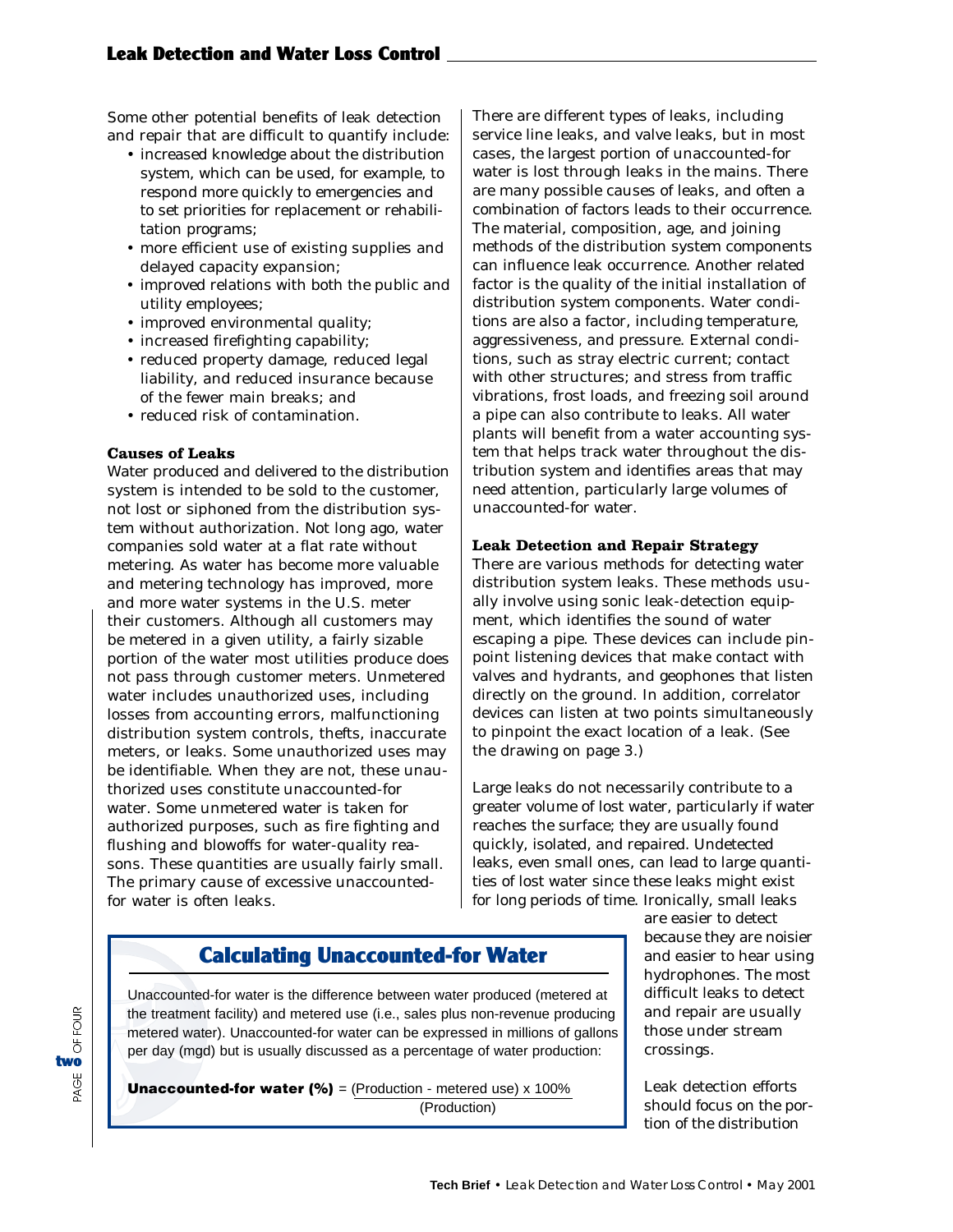

An important goal of leak detection is to find exactly where a leak is located. Typically, the louder the noise, the closer you are to the leak. Small leaks under high pressure usualy make more noise than larger leaks under low pressure. In fact, many large leaks make almost no sound whatsoever.

> system with the greatest expected problems, including:

- areas with a history of excessive leak and break rates;
- areas where leaks and breaks can result in the heaviest property damage;
- areas where system pressure is high;
- areas exposed to stray electric current and traffic vibration;
- areas near stream crossings; and
- areas where loads on pipe exceed design loads.

Of course, detecting leaks is only the first step in eliminating leakage. Leak repair is the more costly step in the process. Repair clamps, or collars, are the preferred method for repairing small leaks, whereas larger leaks may require replacing one or more sections of pipe.

On average, the savings in water no longer lost to leakage outweigh the cost of leak detection and repair. In most systems, assuming detection is followed by repair, it is economical to completely survey the system every one to three years.

Instead of repairing leaking mains, some argue it is preferable to replace more leak-prone (generally older) pipes. Selecting a strategy depends upon the frequency of leaks in a given pipe and the relative costs to replace and repair them.

Deciding whether to emphasize detection and repair over replacement depends upon sitespecific leakage rates and costs. In general, detection and repair result in an immediate reduction in lost water, whereas replacement will have a longer-lasting impact to the extent that it eliminates the root cause of leaks.

The most important factor in a leak detection and repair program is the need for accurate, detailed records that are consistent over time and easy to analyze. Records concerning water p roduction and sales, and leak and break costs and benefits, will become increasingly important as water costs and leak and break damage costs increase and as leak detection and rehabilitation p rograms become more important. In order to optimize these programs by allocating funds in such a way that results in the greatest net benefits, adequate information is needed on which to base decisions and determine needs. Three sets of records should be kept: (1) monthly reports on unaccounted-for water comparing cumulative sales and production (for the last 12 months, to adjust discrepancies caused by the billing cycle); (2) leak-repair report forms; and (3) updated maps of the distribution system showing the location, type, and class of each leak.

### **Coordinating Leak Detection and Repair with Other Activities**

In addition to assisting with decisions about rehabilitation and replacement, the leak detection and repair program can further other water utility activities, including:

- inspecting hydrants and valves in a distribution system;
- updating distribution system maps;
- using remote sensor and telemetry technologies for ongoing monitoring and analysis of source, transmission, and distribution facilities. Remote sensors and monitoring software can alert operators to leaks, fluctuations in pressure, problems with equipment integrity, and other concerns; and
- inspecting pipes, cleaning, lining, and other maintenance efforts to improve the distribution system and prevent leaks and ruptures from occurring. Utilities might also consider methods for minimizing water used in routine water system maintenance.

### **Beyond Leak Detection and Repair**

Detecting and repairing leaks is only one water conservation alternative; others include: meter testing and repair/replacement, rehabilitation and replacement programs, installing flowreducing devices, corrosion control, water pricing